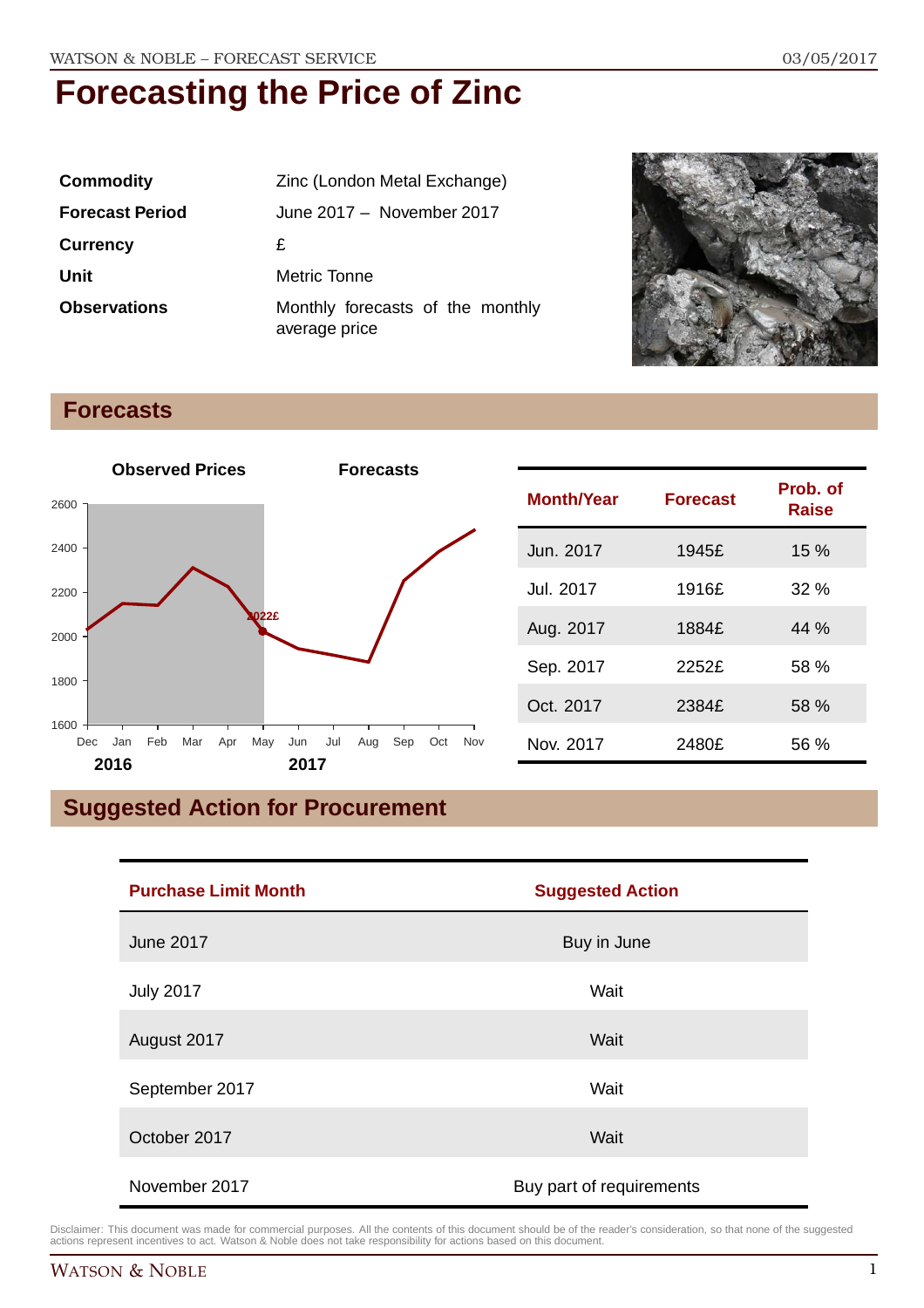#### **Impact Analysis: One Month Forecast**



Our algorithm forecasts a lower price of Zinc in one month: it is expectable that the price decreases 3.81% from 2022£ to 1945£ until the beginning of June.

### **Indices of Factors**

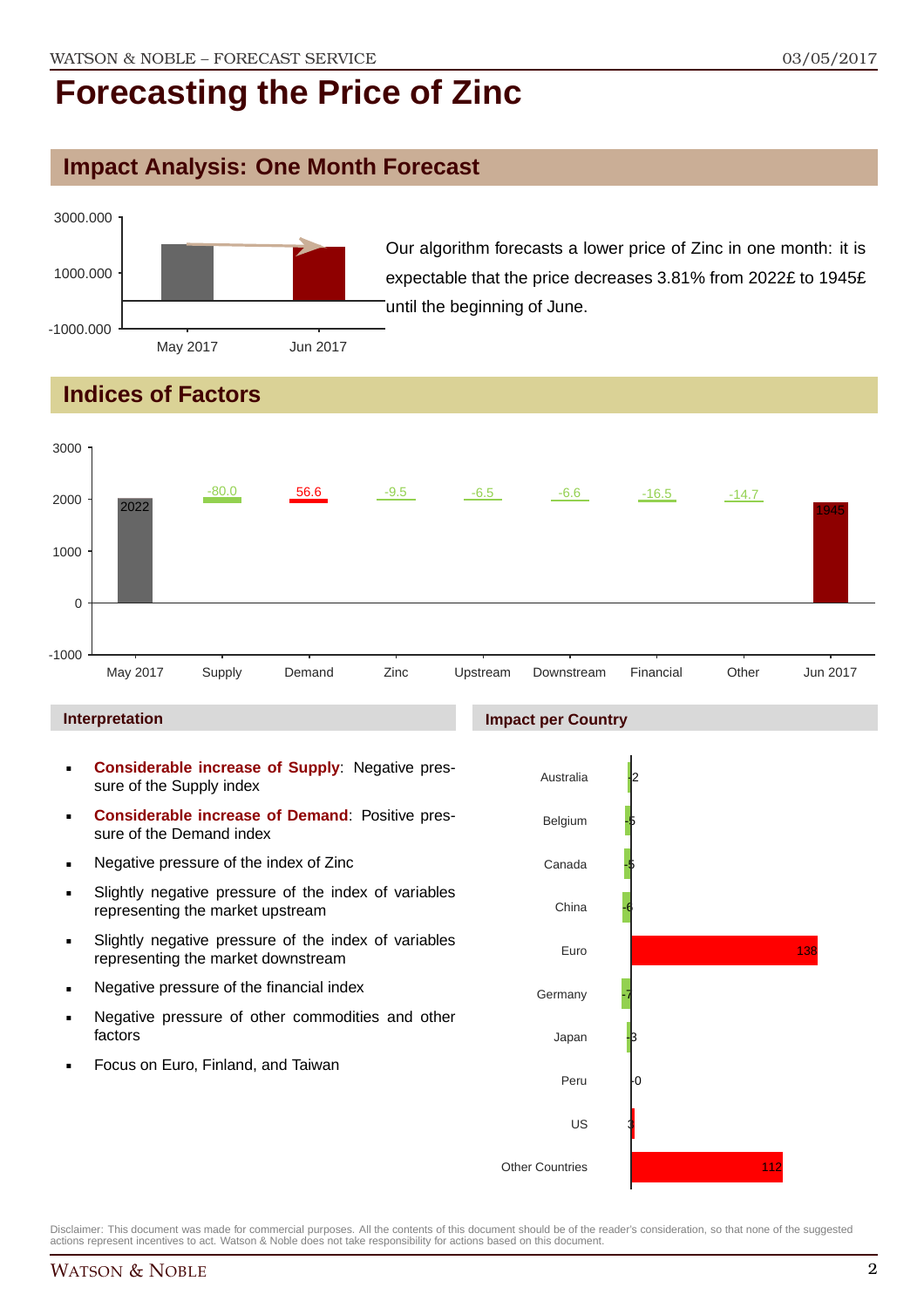### **Impact Analysis: Two Months Forecast**



Our algorithm forecasts a lower price of Zinc in two months: it is expectable that the price decreases 5.25% from 2022£ to 1916£ until the beginning of July.

### **Indices of Factors**



- **Increase of Demand**: Positive pressure of the Demand index
- **Negative pressure of the index of Zinc**
- Slightly negative pressure of the index of variables representing the market upstream
- Negative pressure of the index of variables representing the market downstream
- **Negative pressure of the financial index**
- **Considerably negative pressure of other commodities and other factors**
- Focus on Finland, Euro, and Taiwan

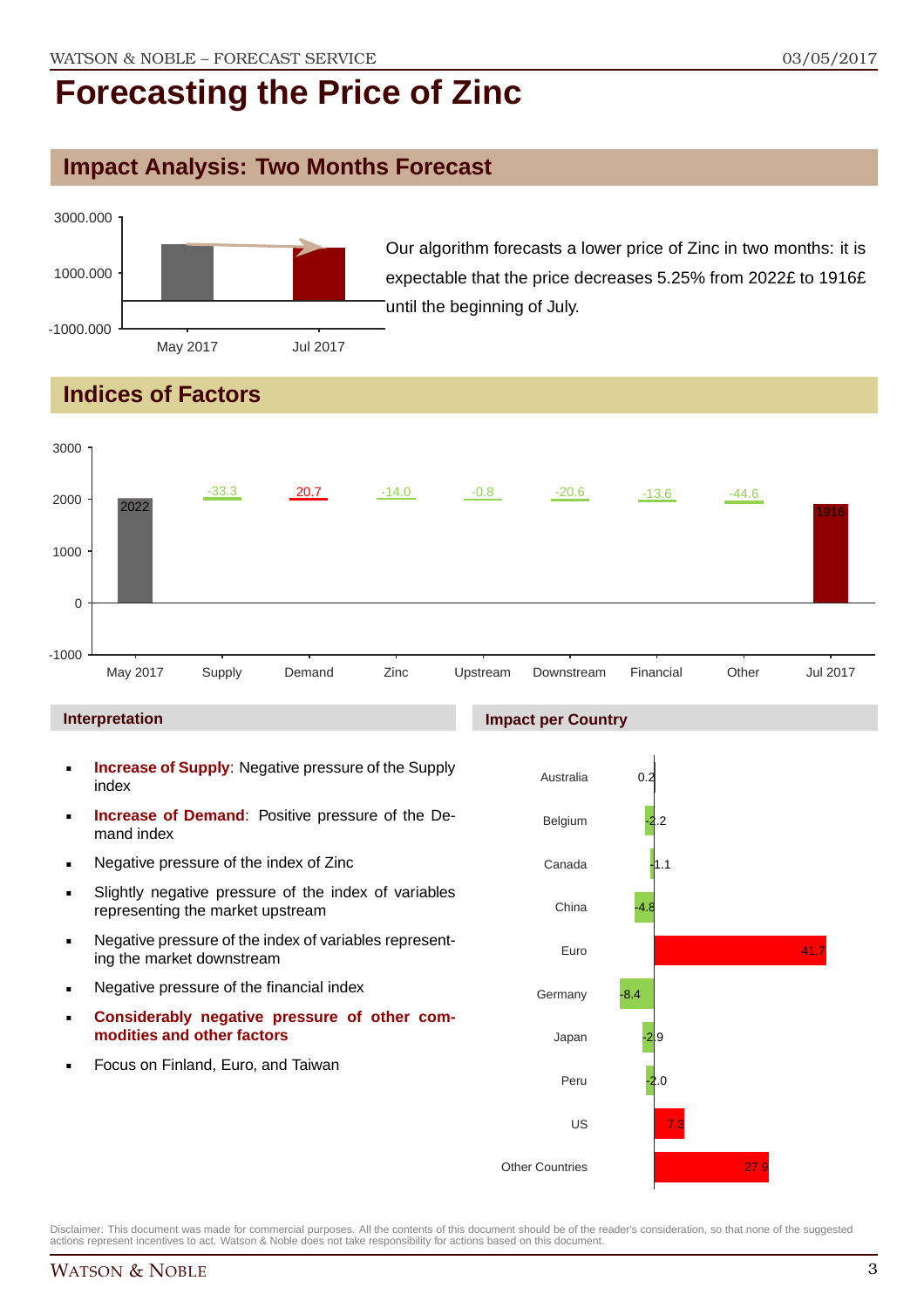#### **Impact Analysis: Three Months Forecast**



Our algorithm forecasts a lower price of Zinc in three months: it is expectable that the price decreases 6.80% from 2022£ to 1884£ until the beginning of August.

### **Indices of Factors**



Other Countries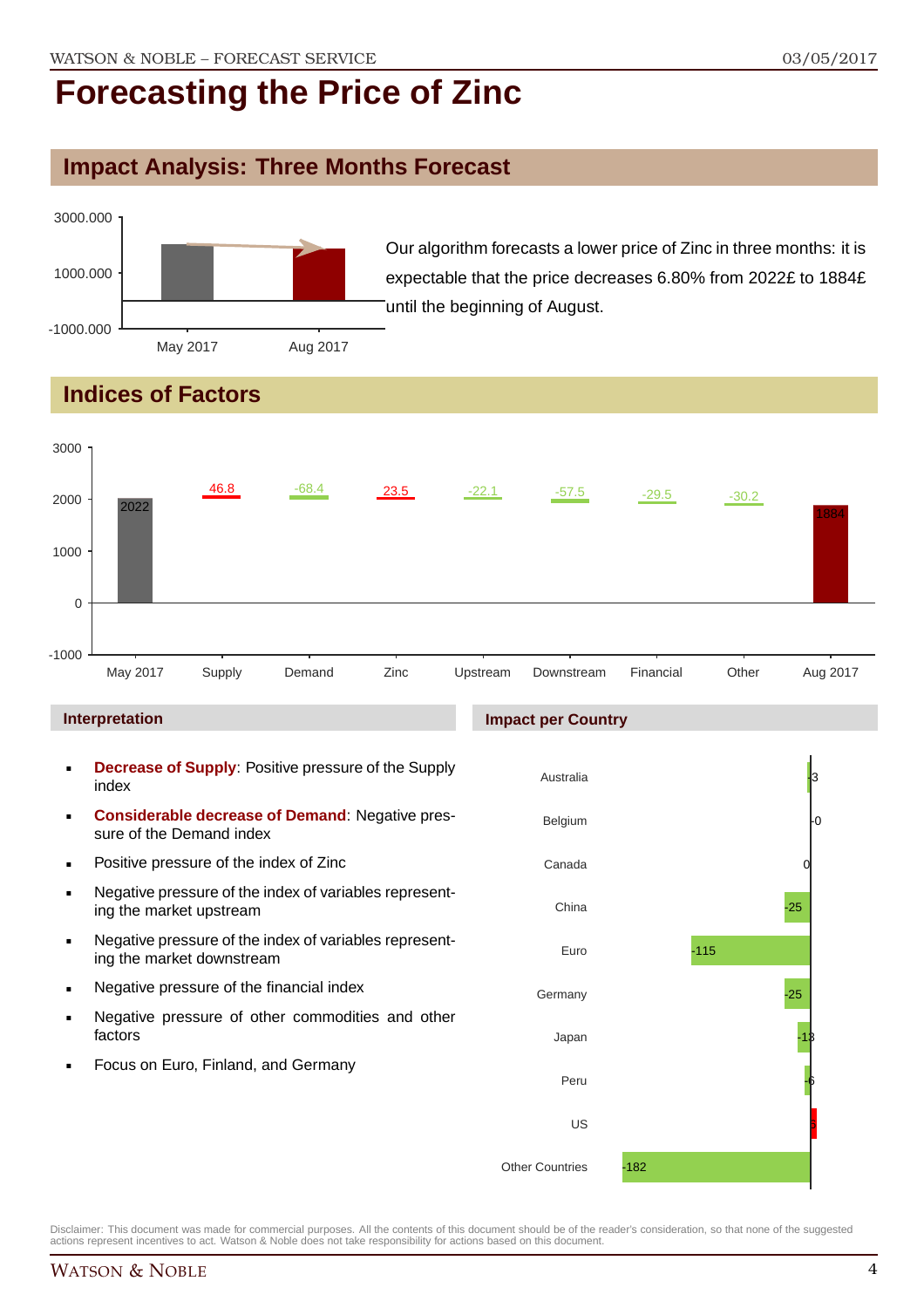### **Impact Analysis: Four Months Forecast**



Our algorithm forecasts a higher price of Zinc in four months: it is expectable that the price increases 11.37% from 2022£ to 2252£ until the beginning of September.

## **Indices of Factors**



#### **Interpretation**

- **Considerable decrease of Supply**: Positive pressure of the Supply index
- **Considerable decrease of Demand**: Negative pressure of the Demand index
- **Considerably positive pressure of the index of Zinc**
- **Considerably positive pressure of the index of variables representing the market upstream**
- Positive pressure of the index of variables representing the market downstream
- Slightly positive pressure of the financial index
- Negative pressure of other commodities and other factors
- Focus on Euro, Finland, and US

#### **Impact per Country**

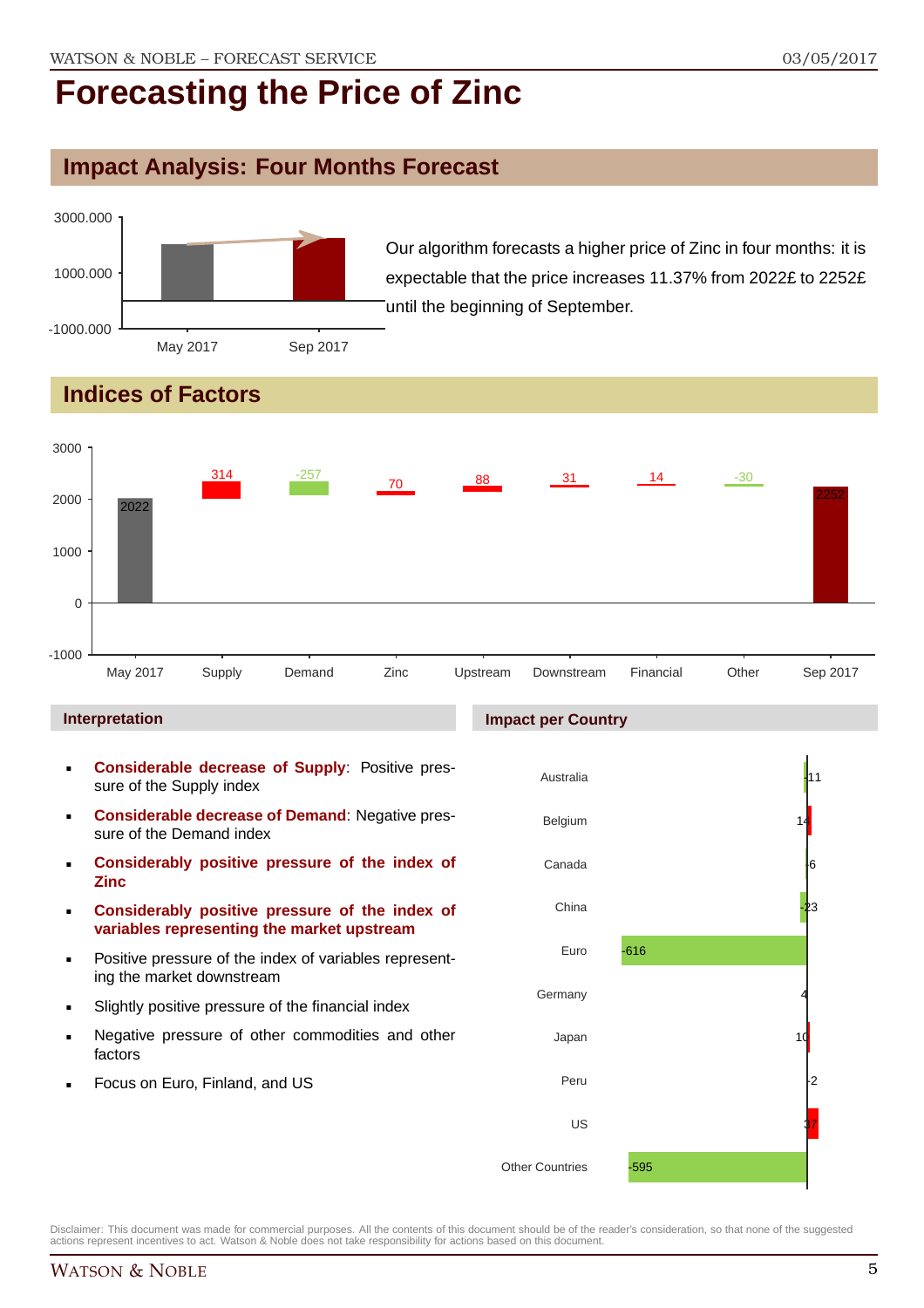### **Impact Analysis: Five Months Forecast**



Our algorithm forecasts a higher price of Zinc in five months: it is expectable that the price increases 17.90% from 2022£ to 2384£ until the beginning of October.

## **Indices of Factors**



#### **Interpretation**

- **Considerable increase of Supply**: Negative pressure of the Supply index
- **Considerable increase of Demand**: Positive pressure of the Demand index
- **Considerably positive pressure of the index of Zinc**
- **Considerably positive pressure of the index of variables representing the market upstream**
- Positive pressure of the index of variables representing the market downstream
- Slightly positive pressure of the financial index
- Slightly negative pressure of other commodities and other factors
- Focus on Finland, Euro, and US



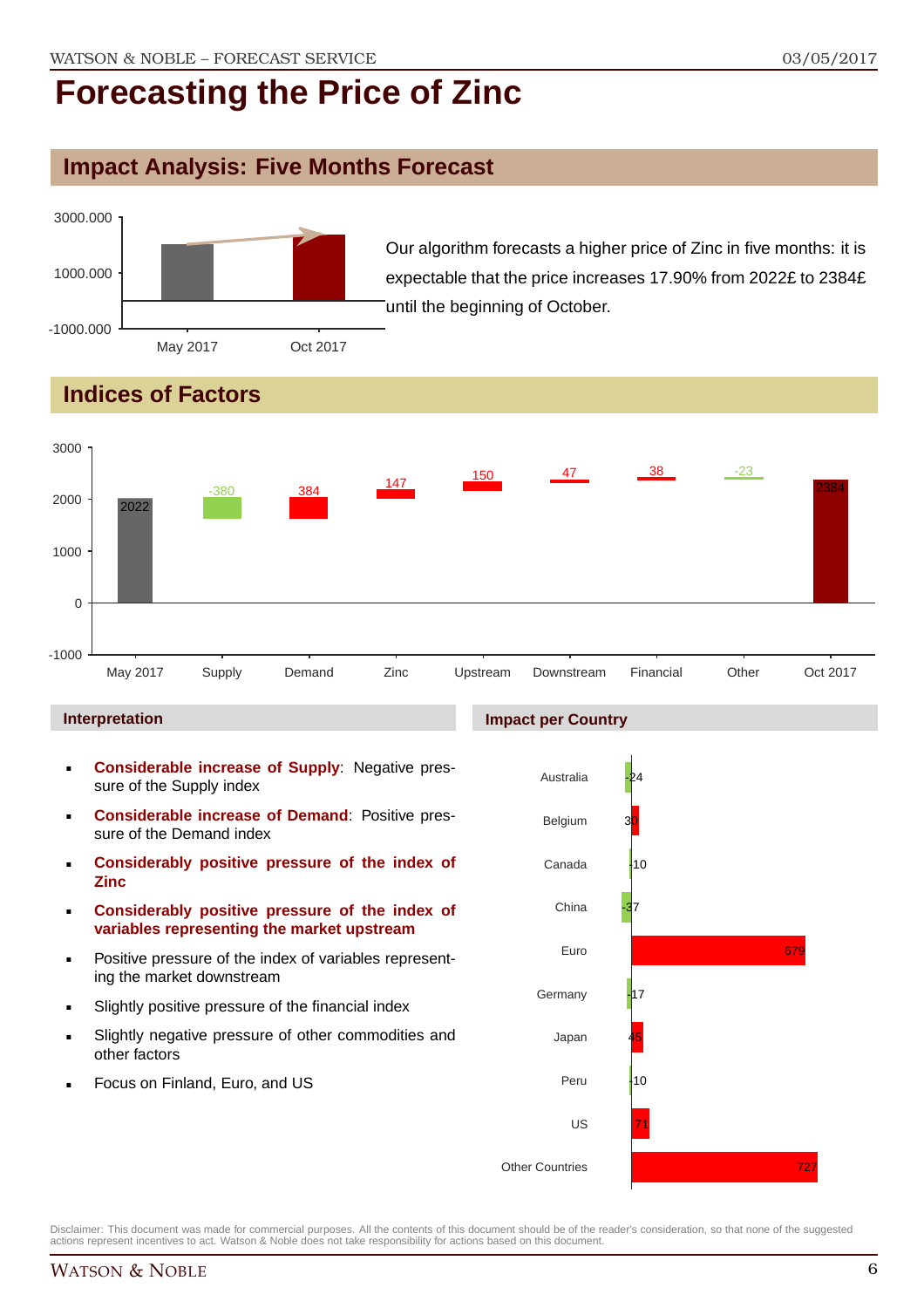### **Impact Analysis: Six Months Forecast**



Our algorithm forecasts a higher price of Zinc in six months: it is expectable that the price increases 22.65% from 2022£ to 2480£ until the beginning of November.

## **Indices of Factors**



#### **Interpretation**

- **Considerable increase of Supply: Negative pres**sure of the Supply index
- **Considerable increase of Demand**: Positive pressure of the Demand index
- **Considerably positive pressure of the index of Zinc**
- **Considerably positive pressure of the index of variables representing the market upstream**
- **Considerably positive pressure of the index of variables representing the market downstream**
- Slightly negative pressure of the financial index
- Slightly negative pressure of other commodities and other factors
- Focus on Finland, Euro, and Belgium

### **Impact per Country**

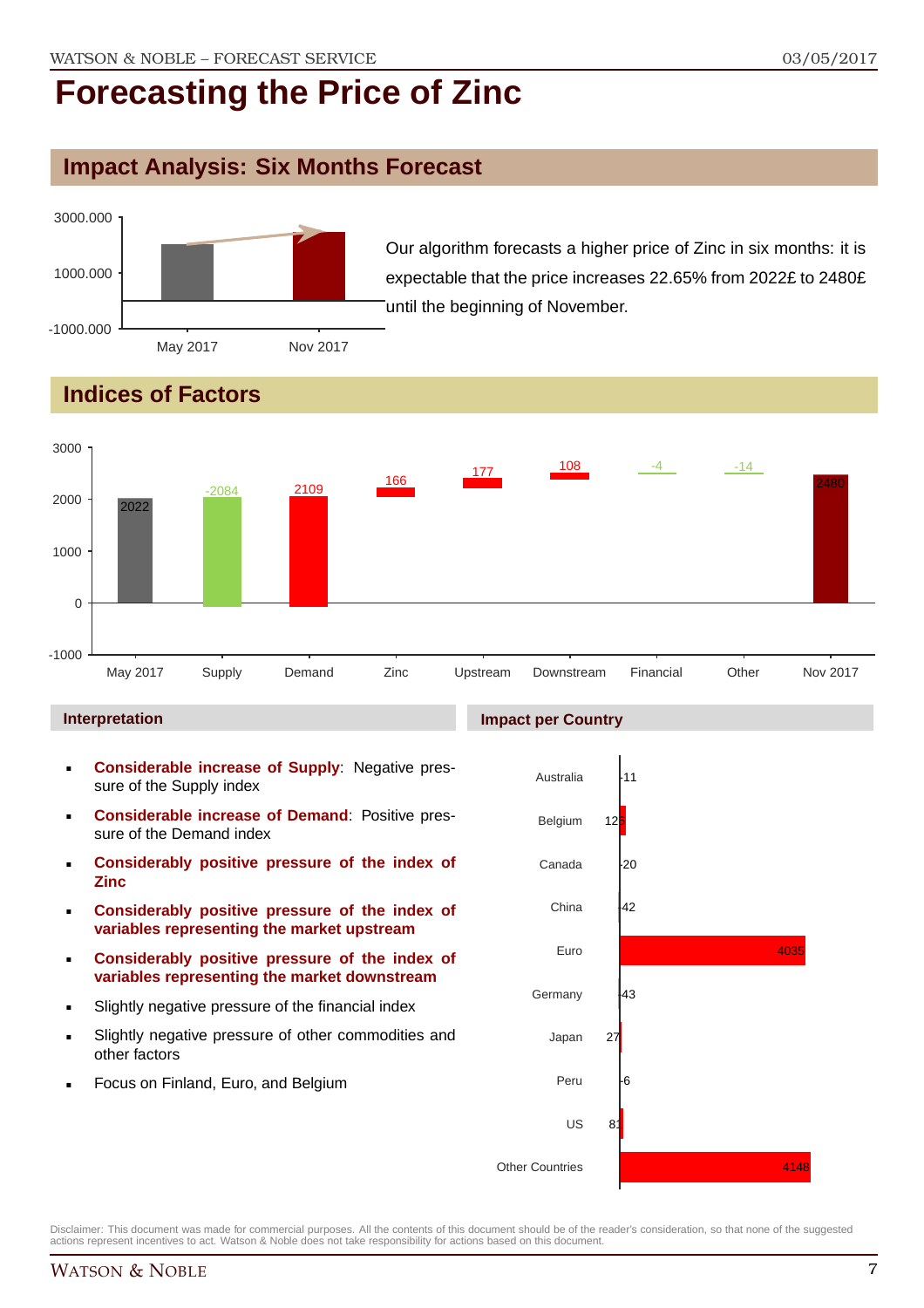### **APPENDIX – Technical Explanation of the Impact Analysis**

In this appendix, we explain the impact analysis of the factors that most contribute for our forecasts.

This Impact Analysis is conducted individually for **each time horizon**, allowing for a distinction between the indices of variables that contribute for our forecasts at short and medium run.

For each time horizon, our analysis has **two components**: first, we present the impact of variables grouped by **indices of factors**; second we present the impact of variables grouped by **indices of countries**.

#### **Indices of Factors**

**Indices of factors** are indices of the weighted contributions of the variables grouped in those factors.

**Supply Index**: composed of macroeconomic variables of the producing and exporting countries. It includes variables such as production, exchange rates, inflation, monetary policy, and wages. For example, an increase in wages implies higher production costs which should (in linear, general, and ceteris paribus terms) generate an incentive to increase prices;

**Demand index**: composed of macroeconomic variables of the consuming and importing countries. It includes variables such as production, exchange rates, inflation, monetary policy, and wages. For example, a decrease in a consumer confidence index should (in linear, general, and ceteris paribus terms) increase savings and decrease demand, leading to lower prices;

**Zinc Index**: composed of variables related to Zinc. It includes variables such as the price of Zinc in different regions of the world and exports, imports, and producer prices of Zinc in some countries. For example, an increase in the price of Zinc in other region may imply an increase in the price of Zinc in Europe due to arbitrage movements;

**Upstream index**: composed of variables related to Coal and Zinc Ore. It includes variables such as the price and exports, imports, and producer prices of the inputs in some countries. For example, an increase in the price of Coal should (in linear, general, and ceteris paribus terms) generate an increase in the price of Zinc;